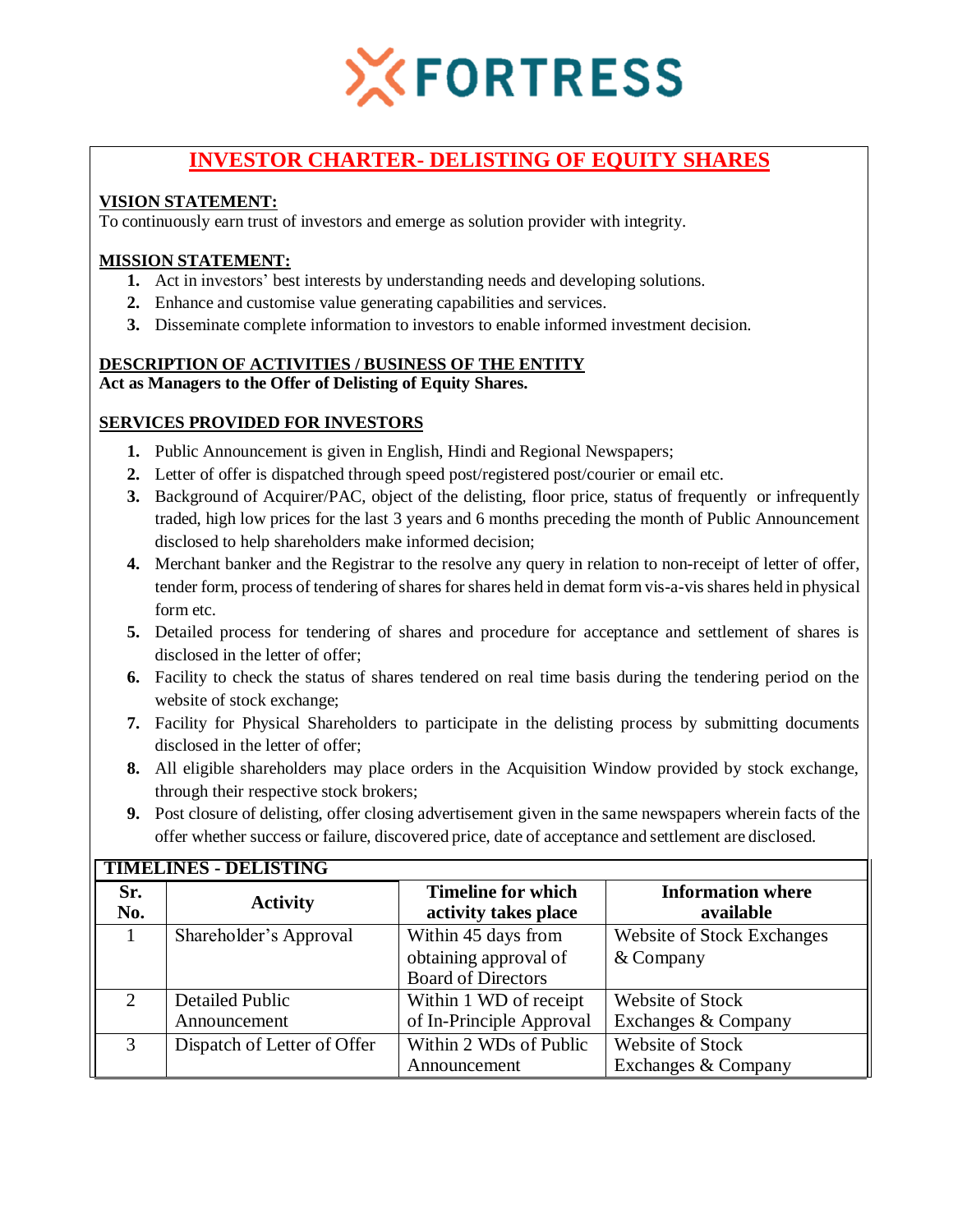

| $\overline{4}$ | <b>Offer Opening</b>                                                           | Within 7 WDs from<br>detailed public<br>announcement                                                                                   | <b>NA</b>                               |
|----------------|--------------------------------------------------------------------------------|----------------------------------------------------------------------------------------------------------------------------------------|-----------------------------------------|
| 5              | Availability of letter of offer<br>and Form of Acceptance                      | Till issue closure date                                                                                                                | Website of Stock<br>Exchanges & Company |
| 6              | Availability of material<br>documents for inspection by<br><b>Shareholders</b> | Till issue closure date                                                                                                                | Address given in Letter of<br>Offer     |
| $\overline{7}$ | Closing of the Delisting<br>offer                                              | On 5th WDs                                                                                                                             | <b>Stock Exchanges website</b>          |
| 8              | <b>Acceptance and Settlement</b><br>of Shares                                  | Within 5 WDs from post<br>offer public<br>announcement or<br>through secondary<br>market settlement<br>mechanism as the case<br>may be | <b>Stock Exchanges website</b>          |
| 9              | Date of post offer<br>advertisement                                            | Within 2 WDs of closure<br>of bidding period                                                                                           | Website of Stock<br>Exchanges & Company |
| 10             | Dispatch of Exit letter to<br>residual shareholders                            | After delisting order of<br>stock exchange and<br>remains valid for 1 year                                                             | <b>Website of Company</b>               |

## **RIGHTS OF INVESTORS**

- **1.** All the Public Shareholders registered or unregistered, who own fully paid equity shares of the Company any time before the closure of the Open Offer are eligible to participate in the Open Offer.
- **2.** Rights to inspect the material documents as listed out in the letter of offer during the tendering period.
- **3.** Shareholders can obtain letter of offer along with tender forms from the Registrar to the offer or Manager to the offer and can also download from the website of the Stock Exchanges.

#### **DO's and DON'Ts FOR INVESTORS**

#### **Dos**

- **1.** Ensure completed Tender Forms are submitted within the period stipulated in the Letter of Offer;
- **2.** Ensure the demat account and the PAN belong to the same eligible shareholder;
- **3.** In case shares are held in physical Form, shareholder should ensure that the correct share certificates are attached along with the Tender Form
- **4.** Ensure that the signatures registered with the Company and the signature on the Tender Form are the same.
- **5.** In case any person has submitted Equity Shares in physical form for dematerialisation, such Eligible Shareholders should ensure that the process of getting the Equity Shares dematerialised is completed well in time so that they can participate in the Offer before Offer Closing Date.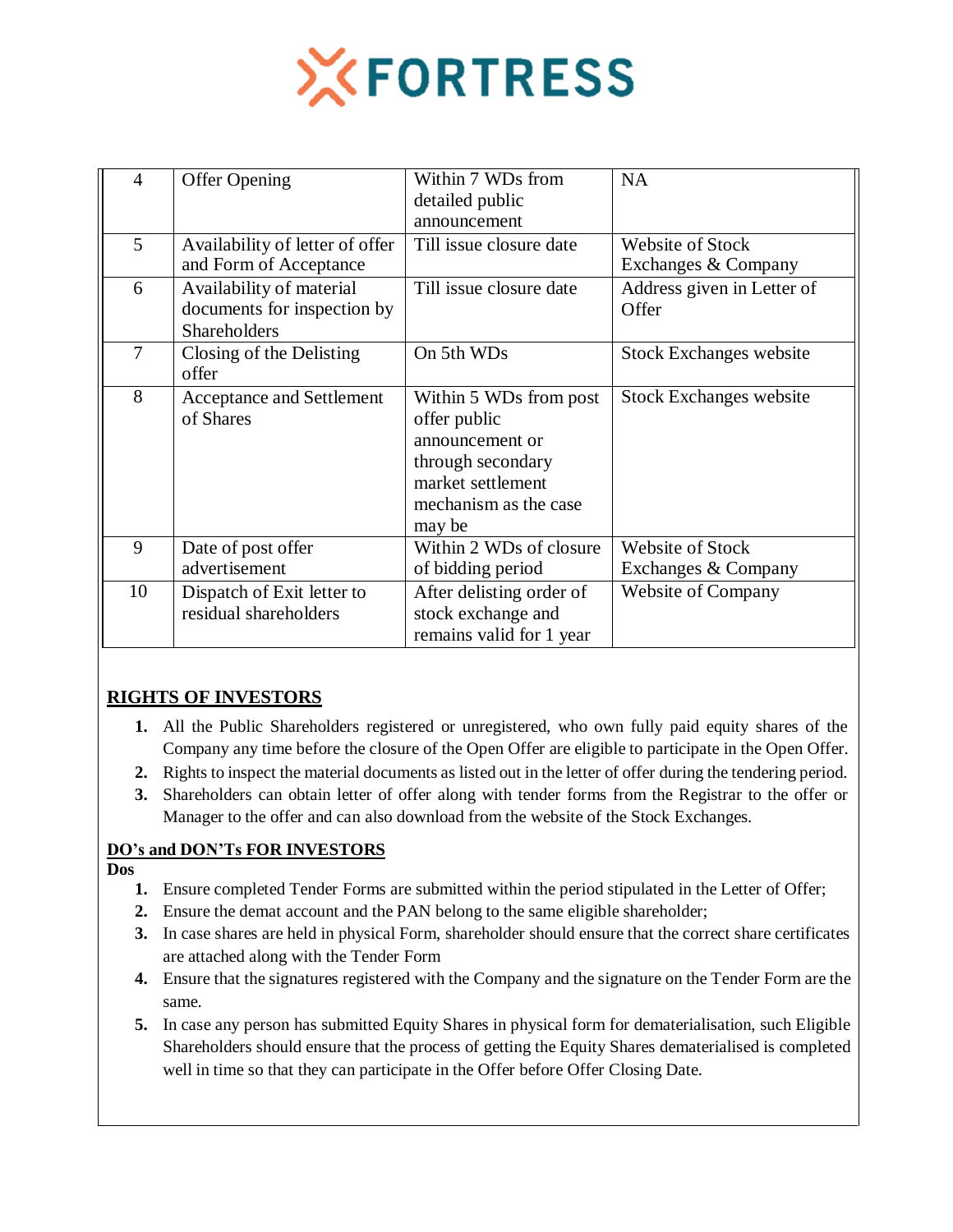

#### **Don'ts**

- **1.** Offer by Shareholders will be rejected if the terms and process mentioned in the Letter of Offer arenot followed
- **2.** Shareholders who are holding Physical Shares as on the Record Date should not submit incompleteTender Form and other documents for placing their bid in demat form;
- **3.** There should be no name mismatch in the demat account of the Eligible Shareholder and PAN; or
- **4.** There should not be any restraint order of a Court/any other competent authority for transfer/disposal/sale
- **5.** The title to the Equity Shares should not be under dispute and there should not be any restraint.

## **INVESTOR GRIEVANCE REDRESSAL MECHANISM AND HOW TO ACCESS IT**

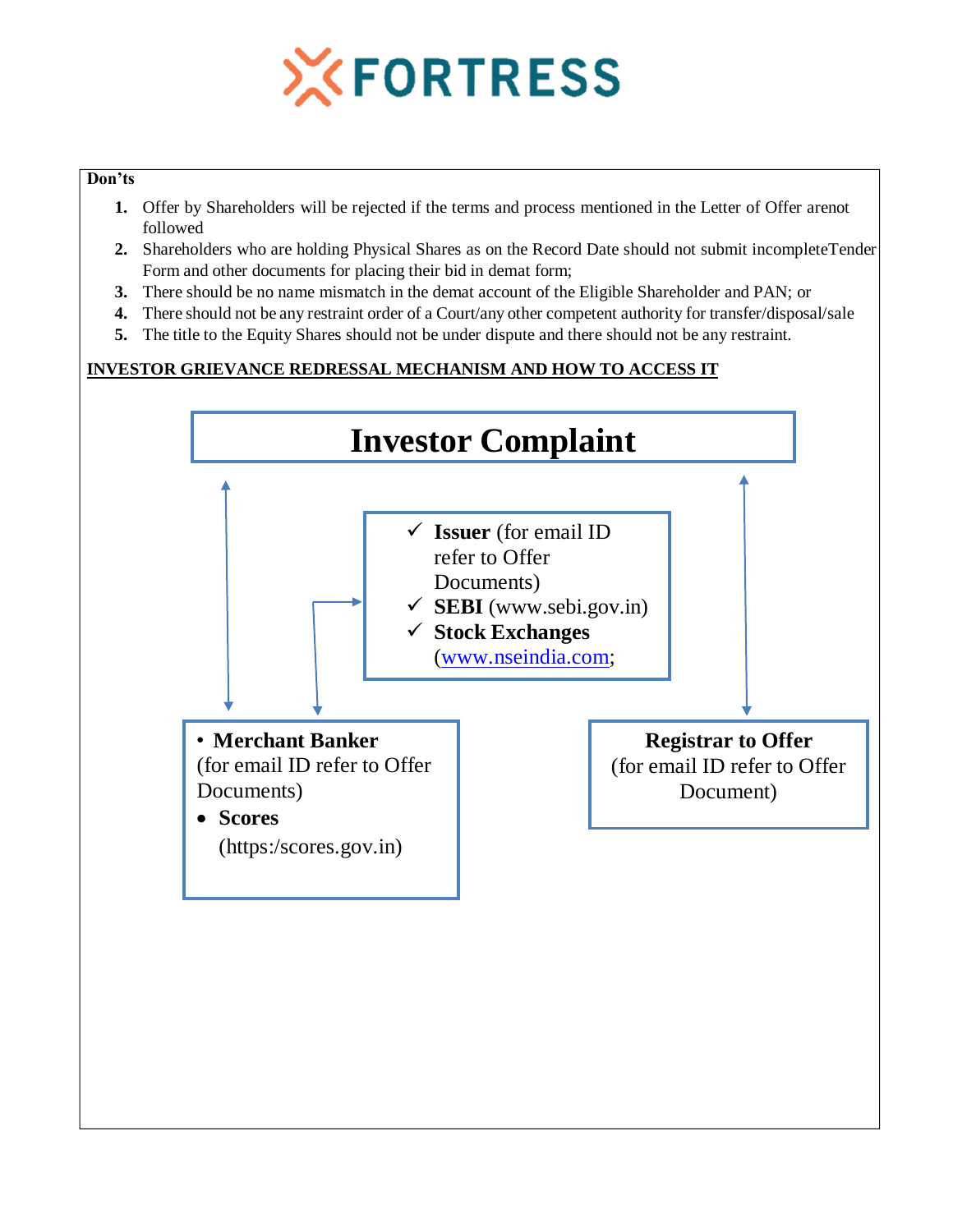

## **TIMELINES FOR RESOLUTION OF SHAREHOLDER GRIEVANCES IN DELISTING**

| Sr. No         | <b>Activity</b>                                                                                                                                                                     | No. of calendar days |  |
|----------------|-------------------------------------------------------------------------------------------------------------------------------------------------------------------------------------|----------------------|--|
| 1              | Shareholder grievance received by the manager to the offer                                                                                                                          | T                    |  |
| 2              | Manager to the offer to identify the concerned intermediary and it<br>shall be endeavoured to forward the grievance to the concerned<br>intermediary/ies on T day itself            | $T+1$                |  |
| 3              | The concerned intermediary/ies to respond to the manager to the<br>offer with an acceptable reply                                                                                   | X                    |  |
| $\overline{4}$ | Shareholder may escalate the pending grievance, if any, to the<br>functional head / head of department of manager to the offer                                                      | $T + 21$             |  |
| 5              | Manager to the offer, the concerned intermediary/ies and the<br>Shareholder shall exchange between themselves additional<br>information related to the grievance, wherever required | Between T and X      |  |
| 6              | Manager to the offer to respond to the Shareholder with the reply                                                                                                                   | Upto $X+3$           |  |
| $\overline{7}$ | Best efforts will be undertaken by manager to the offer to respond to the grievance within<br>$T + 30$                                                                              |                      |  |

#### **Nature of shareholder grievance for which the aforesaid timeline is applicable**

- **1.** Delay in receipt of consideration upon acceptance of shares
- **2.** Any other grievance as may be informed from time to time

#### **Mode of receipt of shareholder grievance**

The following modes of receipt will be considered valid for processing the grievances in the timelinesdiscussed above

- **1.** Letter from the shareholder addressed to the manager to the offer at its address mentioned in the offerdocument, detailing nature of grievance, details of application, details of bank account, date of application etc
- **2.** E-mail from the shareholder addressed to the manager to the offer at its e-mail ID mentioned in the offer document, detailing nature of grievance, details of application, details of bank account, date ofapplication etc
- **3.** On SEBI Complaints Redress System (SCORES) platform.

#### **Nature of enquiries for which the Manager to the offer shall endeavour to resolve such enquiries/ queries promptly during the offer period.**

- **1.** Availability of Form of acceptance cum acknowledgement
- **2.** Availability of offer document
- **3.** Process for tendering of shares in the offer
- **4.** Date of offer opening/ closing/ acceptance and settlement of shares
- **5.** Any other query of similar nature